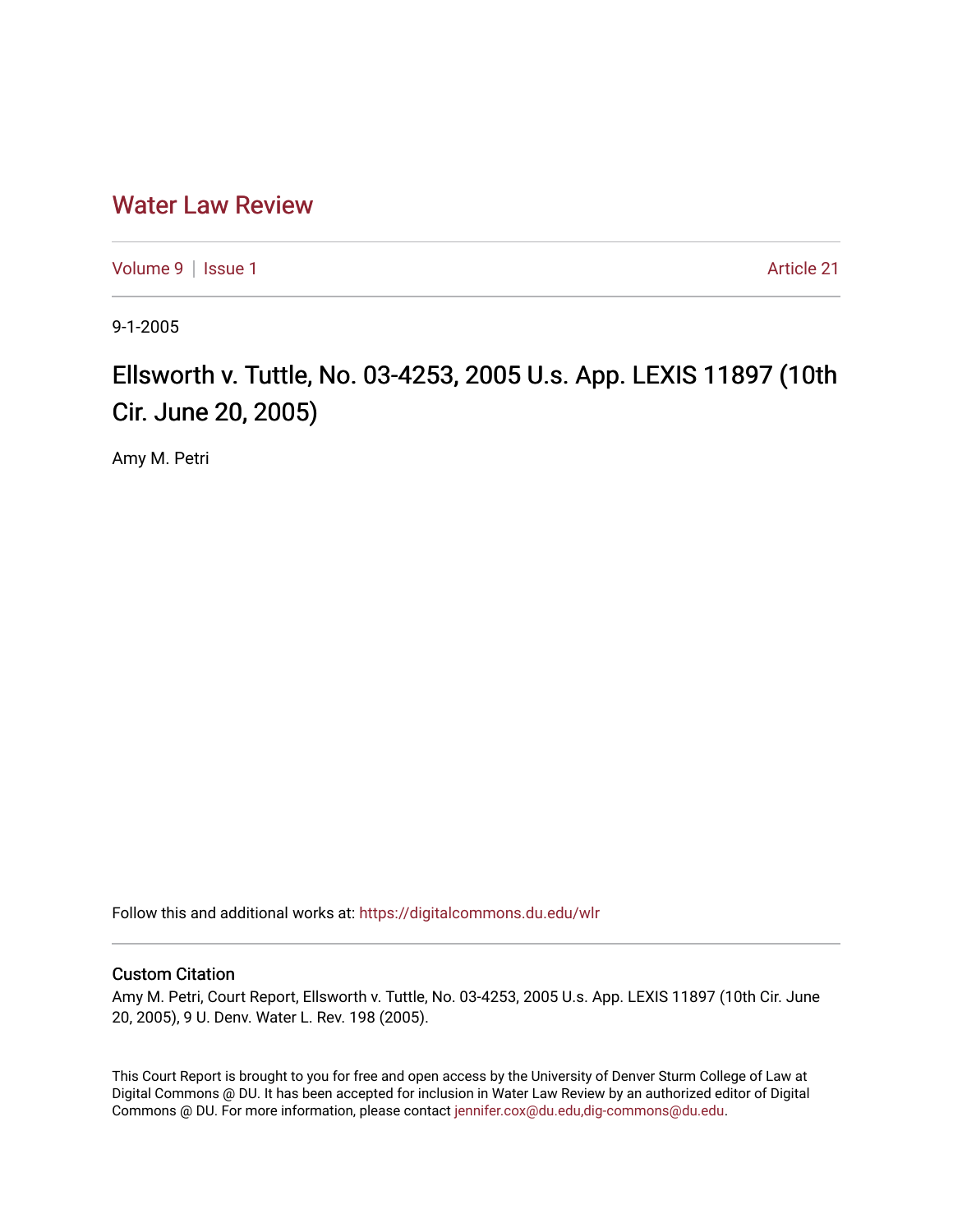### **TENTH** CIRCUIT

Elisworth v. Tuttle, No. **03-4253, 2005 U.S. App. LEXIS 11897** (10th Cir. June **20, 2005)** (affirming the district court's findings in an action involving sellers' misrepresentation of legally irrigated land acreage to buyers, (1) that a certificate of appropriation constitutes a final and justiciable statement of a water user's rights; (2) that expert testimony regarding the nature of the appropriation certificates and land is permissible; and **(3)** that the buyers' duty to mitigate does not extend to challenging the certificate of appropriation).

In 1998, William and Charlene Tuttle, and their son and daughterin-law Kenton and Lori Tuttle (collectively "Tuttle") decided to sell their farms. In the real estate listing for the property, Tuttle represented that **1,559** acres of the total 1,740 acres consisted of legally irrigated land. In October 1998, Grant and Fern Ellsworth (collectively "Ellsworth") offered to purchase the entire acreage. When Ellsworth toured the property, Tuttle assured Ellsworth the farm had "plenty of water" and provided Ellsworth with state-issued, certificates of appropriation. Tuttle failed to disclose any potential issues with the onsite diesel irrigation well. After the sale of the land, the Assistant State Engineer informed Ellsworth that the certificates of appropriation only provided water rights to 932.6 acres of the land, rather than **1,559** acres as Tuttle stated. The Assistant State Engineer's letter also stated the diesel irrigation well was not a legal point of diversion.

Ellsworth sued Tuttle for fraudulent misrepresentation, breach of warranty, breach of contract and conversion in the United States District Court for the District of Utah. The jury trial returned verdicts in favor of Ellsworth on all counts. Tuttle appealed each claim, along with the amount of the judgment award, to the United States Court of Appeals for the Tenth Circuit.

On appeal, Tuttle asserted that Ellsworth's claims lacked ripeness, because Ellsworth did not validate the certificates of appropriation with the State Engineer before bringing suit. Tuttle argued that, without a judicial or administrative declaration, the certificates were legally insufficient to define Ellsworth's water rights. The court held that the certificates of appropriation constituted the State Engineer's final statement and therefore, no other adjudication was necessary. The certificates defined Ellsworth's real property rights with sufficient certainty to render Ellsworth's claims justiciable.

Tuttle also claimed the court should not have admitted Ellsworth's expert witnesses' testimony. Ellsworth's first expert witness explained the certificates, specifying the number of acres that could be irrigated pursuant to each certificate. Ellsworth's second expert testified as to the difference in the value of the land with appurtenant water rights compared to the land without water rights. Tuttle's expert agreed with